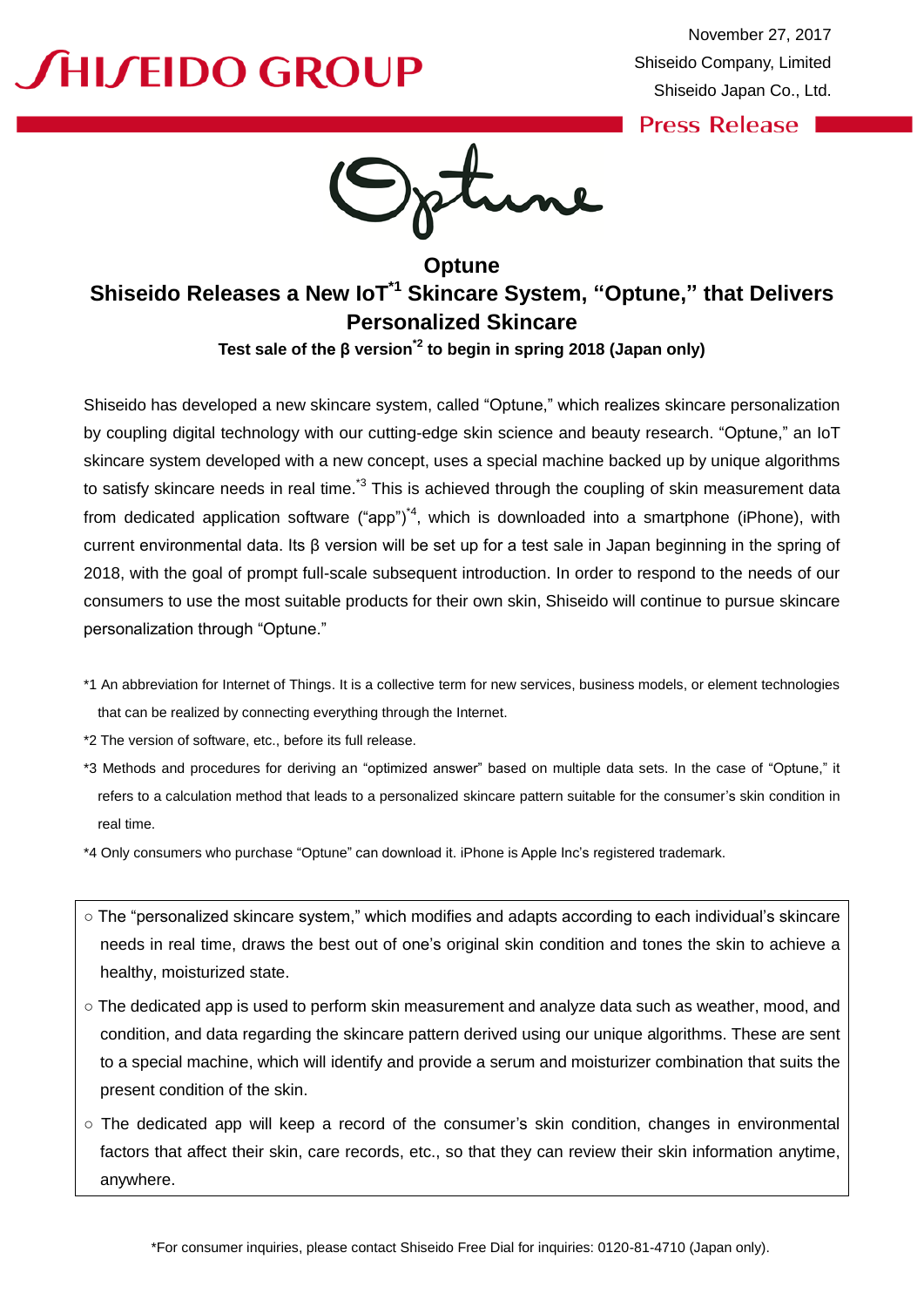### Background of the development

Skin is a key to one's own beauty; it changes every day, every moment, in association with not only individual skin qualities (genetic elements) but also external factors such as weather, internal factors such as mood and condition, and other factors including those related to age, that are all intricately linked to one another. This time, we focused on the possibility of delivering the optimum beauty solution to each and every consumer by coupling new digital technology with Shiseido's research findings, which have long been accumulated through observations of a vast array of skin conditions. We developed a new IoT-based skincare system, with the desire to not only support individual skin types but also confront all changes in the environment that surrounds our consumers' skin, including changes in their skin, body, and mind at different times, as a beauty professional.

## Outline of the "Optune" system

"Optune" is a personalized skincare system that modifies and adapts according to the skin environment of each individual in real time. Using our unique algorithms, it draws the best out of one's original skin condition and tones the skin to achieve a healthy, moisturized state.



Environment of the day, menstrual cycle, etc

### (1) "Optune zero"/"Optune App" watch over your changes closely

"Optune zero" special IoT machine and the dedicated "Optune App" interact via cloud. "Optune App" lets you know your skin condition such as texture, pores, and moisture content, simply by taking a photo of your skin with a smartphone. The system collects and analyzes various data, including skin data measured by the App, environmental data such as temperature and humidity, and data relating to menstrual cycle, mood, and condition, in order to learn about our individual consumers, and determine patters of necessary skincare in real time using algorithms unique to "Optune." Data regarding the determined skincare pattern are sent to the special machine, "Optune zero," which dispenses a serum and moisturizer combination suitable for the moment. In addition, "Optune App" allows you to review the record of skincare provided by "Optune," as well as your skin condition and changes in environmental factors that affect your skin.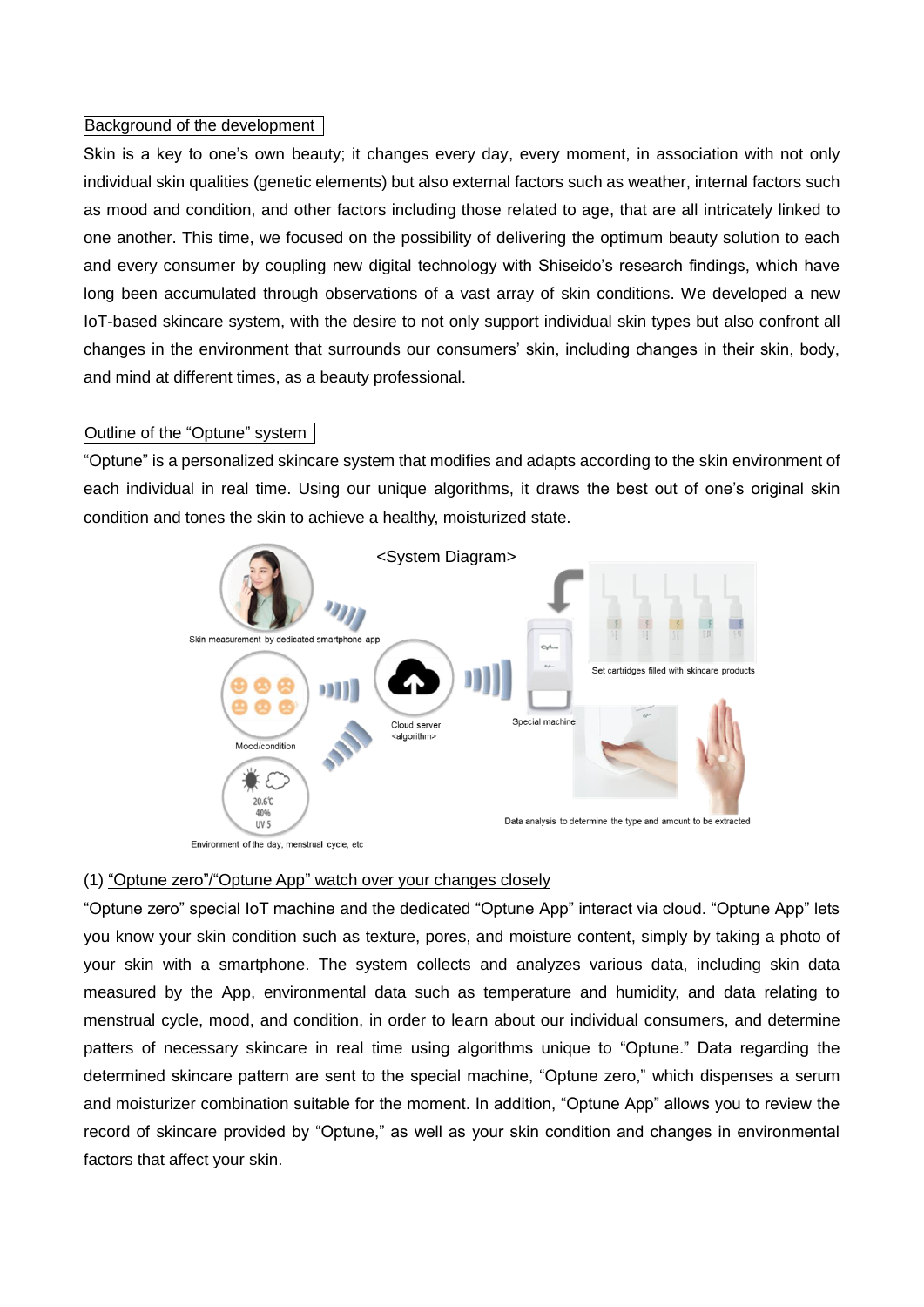## (2) "Optune Shot" fits your skin perfectly

It is a skincare product filled in a cartridge set in the special machine. This skincare system, called TimeTune® care<sup>\*5</sup>, comprises serum care, which is adapted to the skin condition at different times as well as changes in the skin environment, and moisturizer care for the morning and night, which focuses on the original state of the skin. This two-step care is selected from among more than 1,000 patterns of serum and moisturizer combinations and supports your skin with care according to your skin condition. \*5 Care that focuses on the daily biological rhythm

 $\mathbb{S}_{p}$ t,  $75$ <u>බල</u>

Optune zero Cptune App Contune Shot

### Future development

The β version of "Optune" will be set up for a test sale beginning in the spring of 2018 (Japan only) at Shiseido's beauty website, "watashi+," and subsequently, Shiseido will aim for its prompt full-scale introduction after service improvement and development to accommodate changes that our consumers might experience in the future.

The details of the β version sale will be announced on the "Optune" brand website in mid-January 2018.

<open space below>